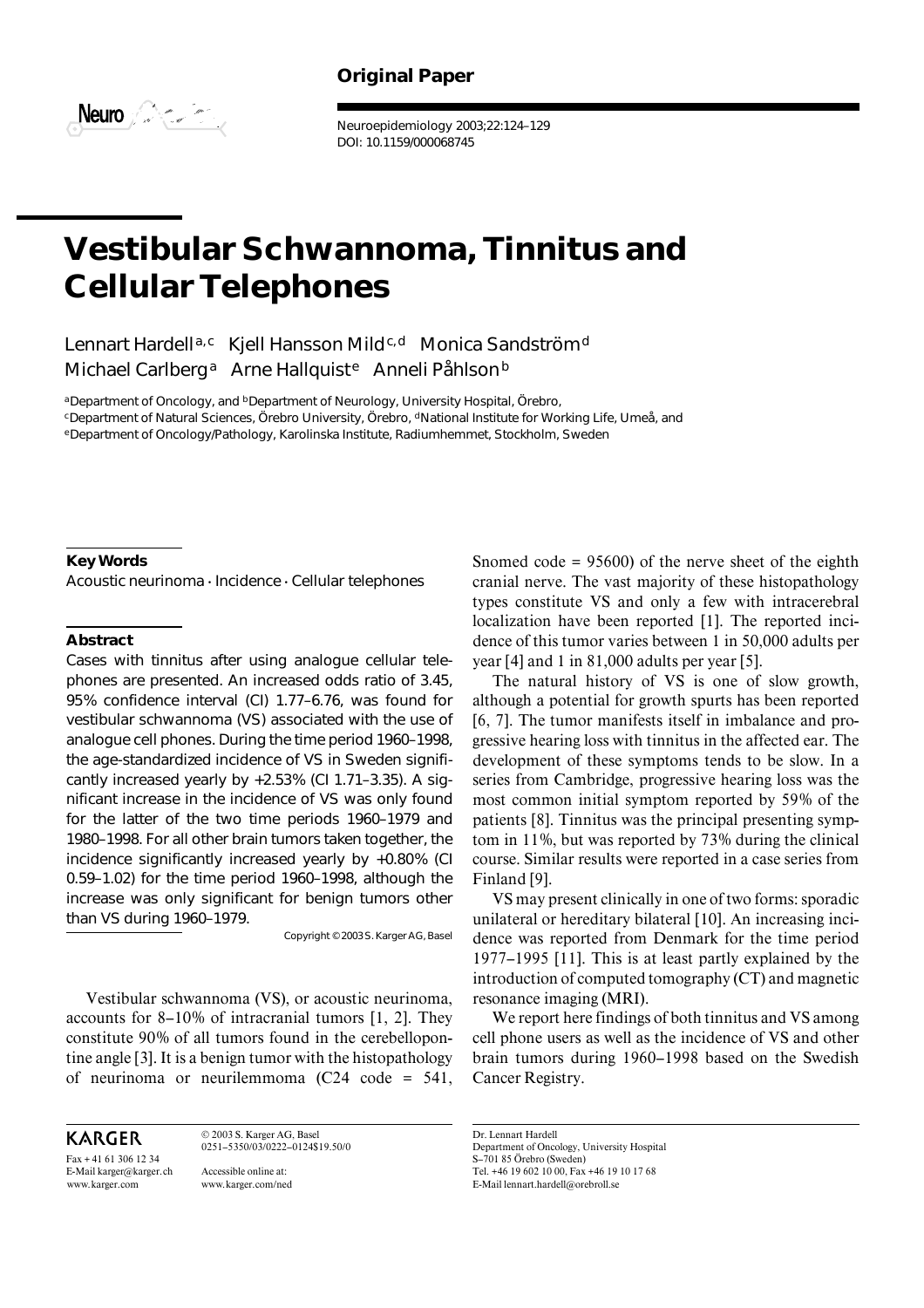### **Materials and Methods**

Details of these studies are presented elsewhere and only briefly in the following.

#### *Symptoms Experienced in Connection with Cell Phone Use*

A cross-sectional epidemiological study of symptoms among users of cell phones was performed in Norway and Sweden. The study included 12,000 cell phone users in Sweden and 5,000 in Norway. Symptoms were assessed by a questionnaire. More details of the study have been published elsewhere [12, 13]. In addition to the structured questionnaire, other symptoms were spontaneously reported, i.e., tinnitus in the Swedish part of the study. We also present some case reports outside the study.

#### *Case-Control Study on Cell Phones and Brain Tumors*

Our study encompassed 1,617 cases with brain tumor diagnosed during January 1, 1997 and June 30, 2000, who were reported to the Swedish Cancer Registry, living in the medical administrative areas of Stockholm, Uppsala/Örebro, Linköping and Gothenburg, Sweden. One control was extracted from the Swedish Population Registry for each case and was matched for sex, age and geographical area. Exposure was assessed by self-administered questionnaires, as described elsewhere [14]. For all cases, histopathology as well as anatomical tumor localization was assessed using CT and MRI scans. This paper only concerns vestibular neurinoma.

For the calculation of odds ratios (ORs) and 95% confidence intervals (CIs), conditional logistic regression analysis for matched studies was used (SAS Institute, Cary, N.C., USA). Only complete pairs (1:1) were used.

#### *Incidence of VS*

In Sweden, it is compulsory to report all brain tumors (both benign and malignant) to the Swedish Cancer Registry, which started in 1958 and is regarded to be reliable from 1960. VS is identified by using anatomical site (brain, ICD-7 code 193.0) and histopathology (neurinoma, neurilemmoma, C24 code 451, Snomed code 95600). The age-standardized incidence rates were calculated for each year from 1960 to 1998, expressed per 100,000 person-years. The background population was obtained from Statistical Yearbooks 1960– 1967 and from Statistics Sweden 1968–1998. The incidence rates were standardized to the world population in 1970 [15]. Trends were analyzed using the exponential regression model to obtain the annual percent change in incidence.

#### **Results**

## *Symptoms Experienced in Connection with Cell Phone Use*

Of 7,803 answering Swedish subjects, 76 (1%) reported spontaneously some kind of ear symptoms, such as hearing problems  $(n = 14)$ , sensations of pricking, swelling or pressure around the ear  $(n = 27)$ , pulsation  $(n = 3)$ , tinnitus (n = 18), and pain in the ear (n = 14). These symptoms were not reported in more detail, since this was not the aim of the study.

Outside this study, we had been contacted by 3 men with tinnitus in the same ear as used during cell phone calls.

*Case 1.* A man born in 1941 who had used an analogue phone (450 MHz) during 1982–1992 and a digital phone since then. He estimated daily use up to 45 min on average for each phone types. He had always used his left ear. In the fall of 2000, he felt increasing tinnitus and pulsation in his left ear. Both clinical investigation and MRI failed to reveal anything abnormal. He experienced no impairment of his hearing.

*Case 2.* A man born in 1954 who had used an analogue phone (450 MHz) during 1986–1989, an analogue phone (900 MHz) during 1989–1998 and a digital phone since 1998 always with his left ear. The average daily use was 45 min for each phone type. During 1986–1989, he used his analogue phone in a car connected to an external antenna. In the year 2000, he experienced a swollen sensation around his left ear with pricking and first appearance of tinnitus. The tinnitus has increased since then and the symptoms also occur during daytime. Clinical examination has revealed no explanation, no tumor and no hearing loss.

*Case 3.* A man born in 1956 who had used an analogue cell phone since 1994 (450 MHz) for 45 min per day on average with his left ear. Tinnitus appeared in 1996 in his left ear and in 1997 also in his right ear. In 1999, sensations of his pulse 'in the head' appeared. The clinical examination did not show any anatomical defects that could explain his symptoms.

Additionally, we had also been contacted by 2 further persons with appearance of tinnitus in the ear used during cell phone calls.

## *Case-Control Study on Cell Phones and Brain Tumors*

Of the 1,429 cases with brain tumor who answered the questionnaire, 159 (11.1%) had VS, a slight excess compared with other case series [1, 2]. Of all 1,617 cases with brain tumor fulfilling the inclusion criteria [14], 177 had VS, and 18 (10%) of these did not answer the questionnaire. The use of an analogue phone yielded an OR of 3.45 (CI 1.77–6.76), digital phone an OR of 1.21 (CI 0.66– 2.22), and cordless phone an OR of 1.03 (CI 0.62–1.72) with a latency (tumor induction) period of  $>1$  year (table 1). Using a latency period of  $>$  5 years, the risk further increased.

The median latency (presumed tumor induction) time among the cases for the use of an analogue phone was 8 years (range 2–17), for a digital phone 3 years (range 2–7) and for a cordless phone 4 years (range 2–11).

Vestibular Schwannoma, Cell Phones Neuroepidemiology 2003;22:124–129 125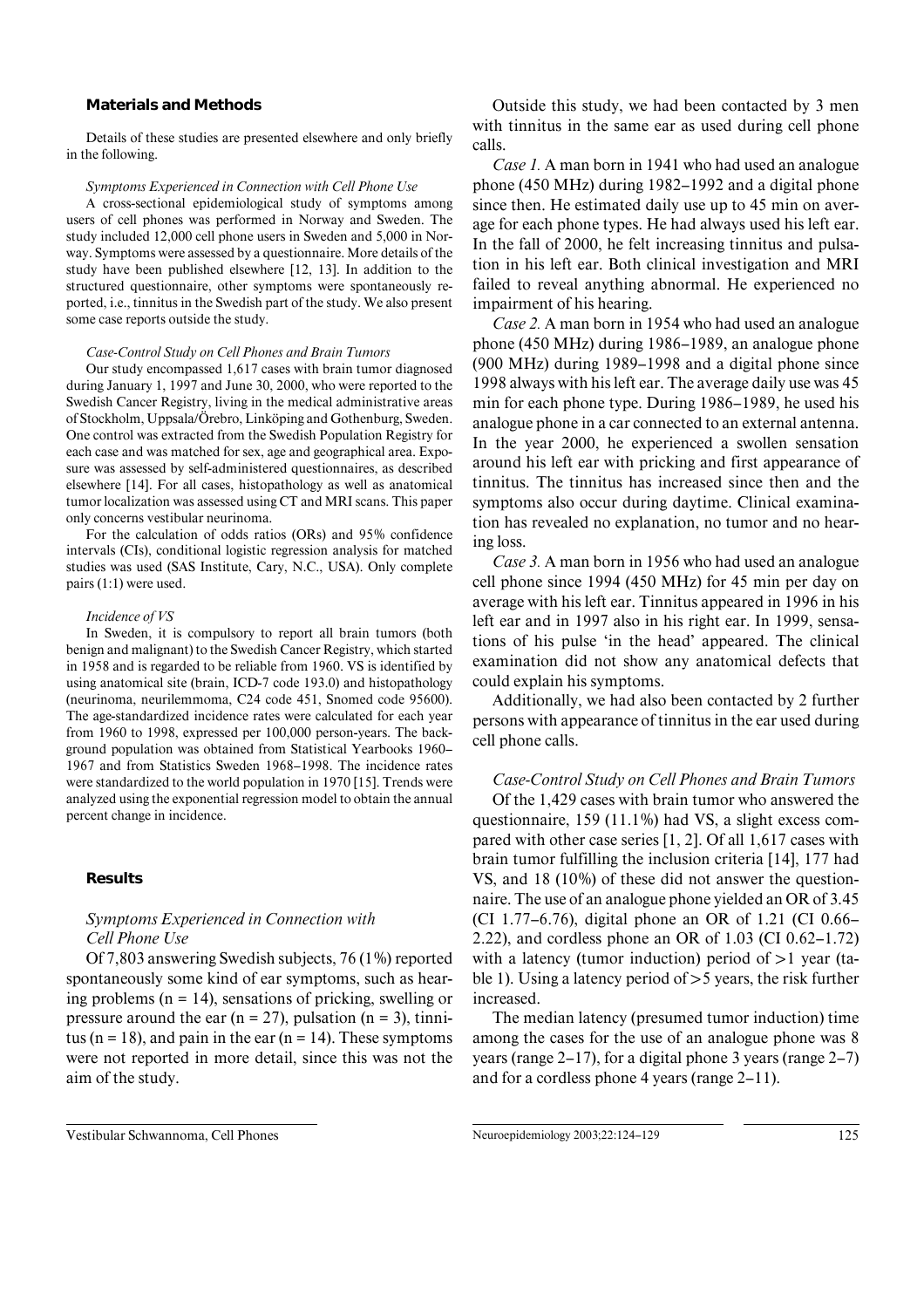

**Fig. 1.** Incidence of VS during 1960–1998 (total, men, women). Age adjusted to the world standard population.

| Latency period | Analogue |                     | Digital |                     |       | Cordless            |  |
|----------------|----------|---------------------|---------|---------------------|-------|---------------------|--|
|                | Ca/Co    | <b>OR</b>           | Ca/Co   | OR                  | Ca/Co | OR                  |  |
| $>1$ year      | 38/11    | $3.45(1.77-6.76)$   | 23/19   | $1.21(0.66 - 2.22)$ | 30/29 | $1.03(0.62 - 1.72)$ |  |
| $>$ 5 years    | 26/7     | $3.71(1.61 - 8.56)$ | 2/1     | $2.00(0.18-22.1)$   | 11/6  | $1.83(0.68-4.96)$   |  |
| $>10$ years    | 7/2      | $3.50(0.73 - 16.8)$ | 0/0     |                     | 2/1   | $2.00(0.18-22.1)$   |  |

**Table 1.** ORs and 95% CIs for VS and the use of analogue, digital or cordless phones

#### $Ca =$  Cases; Co = control. Figures in parentheses are 95% CIs.

## *Incidence of VS*

During the time period 1960–1998, there was a significant increase by  $+2.53\%$  (CI 1.71–3.35) in the age-standardized yearly incidence of VS (table 2, fig. 1). The increase was highest among men and for both sexes, it was highest in the age group 50–59 years (fig. 2). The time period was divided into two groups (1960–1979 and 1980–1998), since there was a steep increase in incidence during the first part of the 1980s (fig. 1). For the time period 1960–1979 ( $n = 791$ ), the age-standardized incidence changed yearly by  $-0.64\%$  (CI  $-3.02$  to 1.80), and for the time period 1980–1998 (n = 1441), it significantly increased yearly by +2.16% (CI 0.72–3.62; table 3).

For all other brain tumors excluding VS, the age-standardized incidence significantly increased yearly by +0.80% (CI 0.59–1.02; table 4, fig. 3). The increase was somewhat higher in women and highest in the age group 10–19 years. For the time period 1960–1979, malignant brain tumors increased yearly by  $+0.44\%$  (CI –0.31 to 1.20) and for other benign brain tumors than VS by +2.38% (CI 1.80–2.97). For the period 1980–1998, the corresponding results for malignant tumors was –0.06 (CI –0.64 to 0.51) and for other benign tumors than VS –0.01 (CI –0.79 to 0.78; table 3).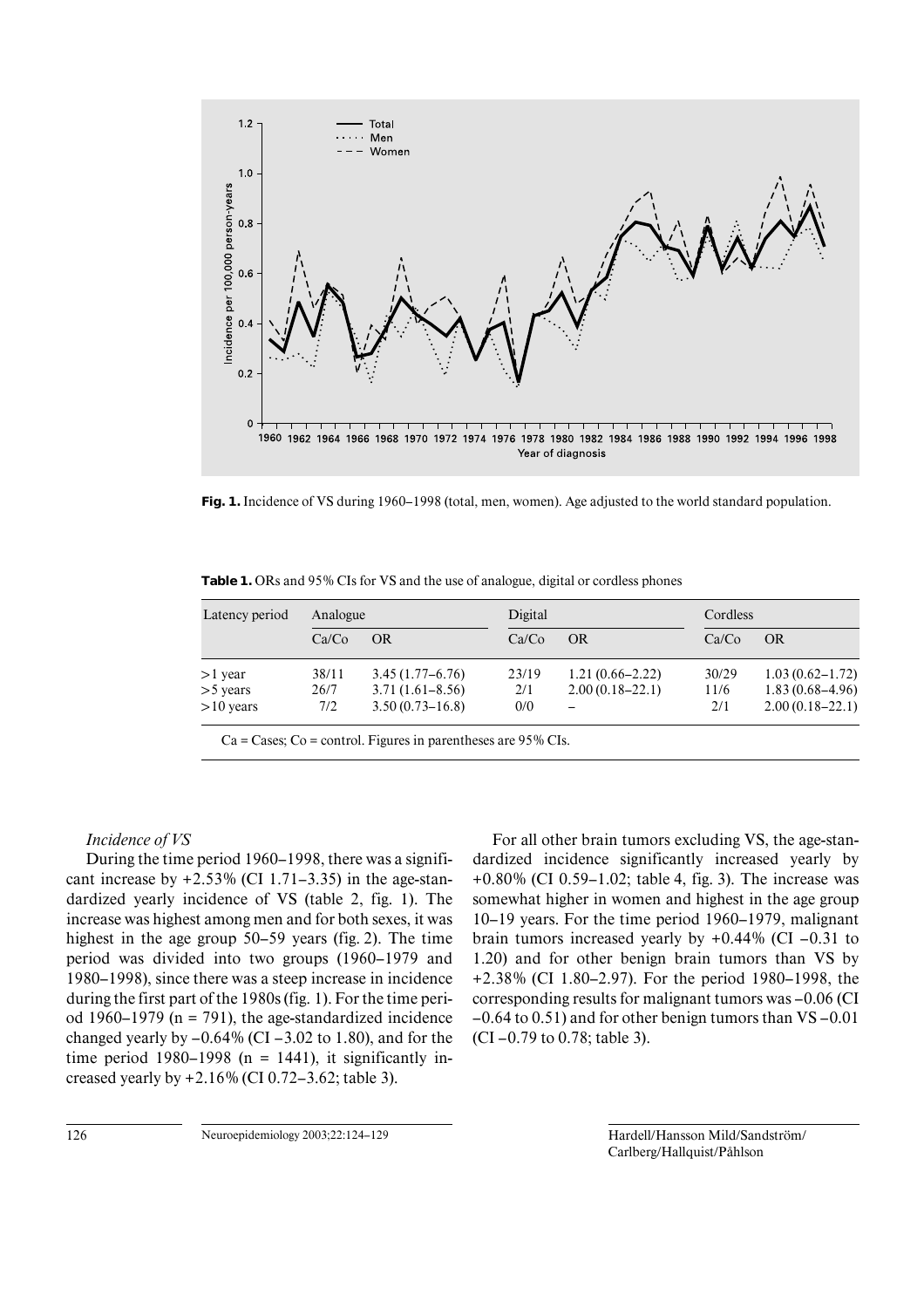

**Fig. 2.** Incidence of VS during 1960–1998, in the age group 50–59 years (total, men, women). Age adjusted to the world standard population.

**Table 2.** Increase in the age-standardized yearly incidence of VS during the time period 1960–1998

| Group           | Increase, % | 95% CI         | Cases |
|-----------------|-------------|----------------|-------|
| All             | $+2.53$     | $+1.71 - 3.35$ | 2,232 |
| Men             | $+3.05$     | $+2.03 - 4.08$ | 975   |
| Women           | $+2.27$     | $+1.33 - 3.21$ | 1,257 |
| $0-9$ years     | $\ast$      | $\ast$         | 8     |
| $10-19$ years   | $\ast$      | $\ast$         | 30    |
| $20-29$ vears   | $\ast$      | $\ast$         | 133   |
| $30-39$ years   | $\ast$      | $\ast$         | 250   |
| $40-49$ years   | $+2.33$     | $+1.09 - 3.59$ | 407   |
| $50 - 59$ years | $+3.36$     | $+2.51 - 4.20$ | 552   |
| $60-69$ years   | $+2.61$     | $+1.53 - 3.70$ | 545   |
| $70-79$ years   | $+1.71$     | $+0.35 - 3.08$ | 259   |
| $80+$ years     | *           | $\ast$         | 48    |

\* = Not calculated due to low numbers.

**Table 3.** Changes of the age-standardized yearly incidence (%) with 95% CIs of VS, all other benign brain tumors and malignant brain tumors for different time periods

|                         | 1960–1998          | 1960–1979                  | 1980–1998                     |
|-------------------------|--------------------|----------------------------|-------------------------------|
| Vestibular schwannoma   | $+2.53(1.71-3.35)$ | $-0.64$ ( $-3.02$ to 1.80) | $+2.16(0.72 - 3.62)$          |
| All other benign tumors | $+1.60(1.29-1.91)$ | $+2.38(1.80-2.97)$         | $-0.01$ (-0.79 to 0.78)       |
| Malignant tumors        | $+0.41(0.17-0.64)$ | $+0.44$ (-0.31 to 1.20)    | $-0.06$ ( $-0.64$ to $0.51$ ) |

Figures in parentheses are 95% CIs.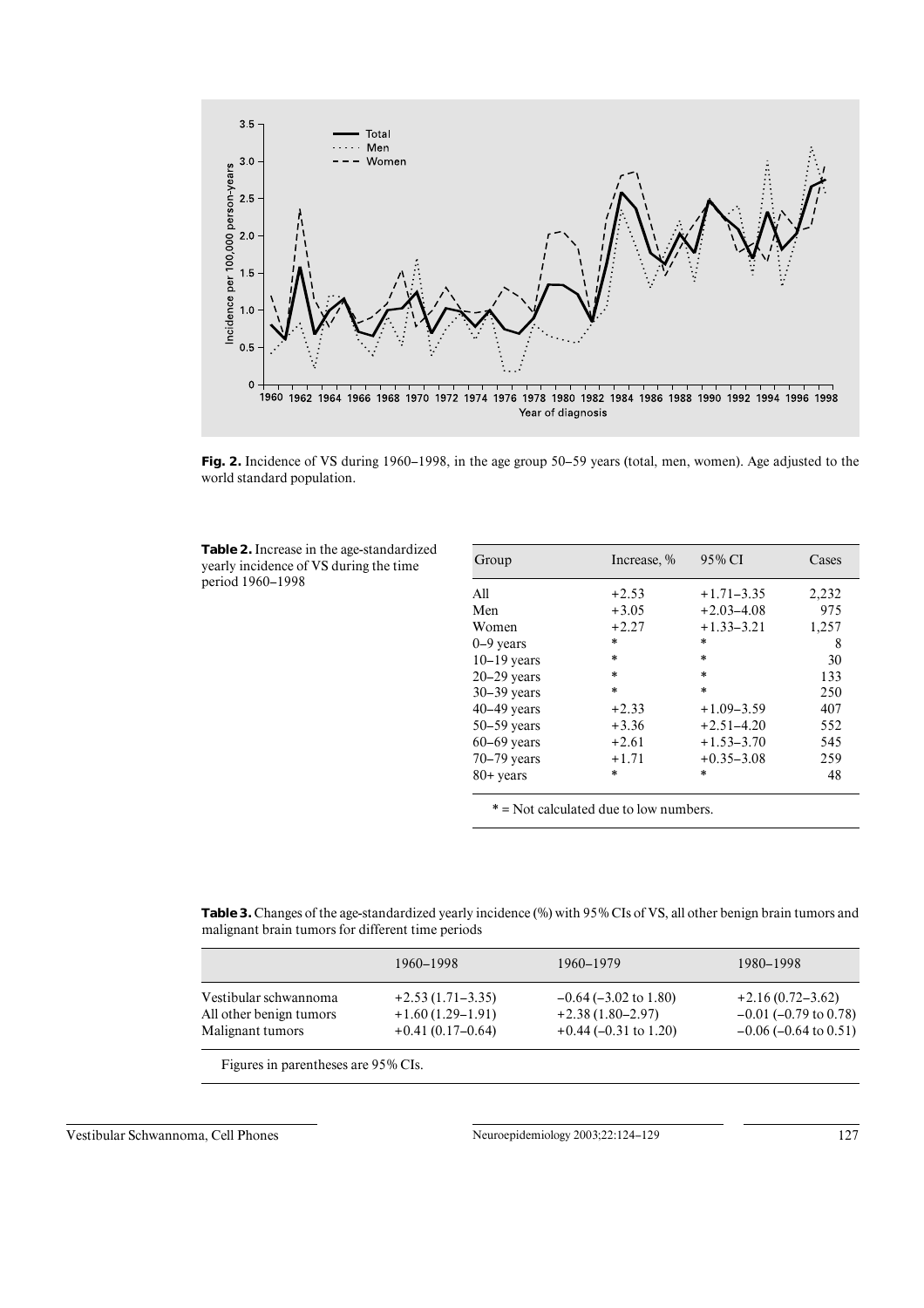

**Fig. 3.** Incidence of brain tumors excluding VS during 1960–1998 (total, men, women). Age adjusted to the world standard population.

**Table 4.** Increase in the age-standardized yearly incidence of all other brain tumors (excluding VS) during the time period 1960–1998

| Group           | Increase, % | 95% CI             | Cases  |
|-----------------|-------------|--------------------|--------|
| All             | $+0.80$     | $+0.59 - 1.02$     | 36,184 |
| Men             | $+0.73$     | $+0.50 - 0.96$     | 17,418 |
| Women           | $+0.90$     | $+0.66 - 1.14$     | 18,766 |
| $0-9$ years     | $+1.43$     | $+0.92 - 1.93$     | 1,568  |
| $10-19$ years   | $+1.72$     | $+1.15 - 2.30$     | 1,315  |
| $20 - 29$ years | $+1.32$     | $+0.82 - 1.81$     | 1,532  |
| $30 - 39$ years | $+0.52$     | $+0.07-0.97$       | 2,527  |
| $40-49$ years   | $+0.40$     | $+0.14 - 0.67$     | 4,316  |
| $50 - 59$ years | $+0.24$     | $-0.07$ to 0.55    | 6,684  |
| $60-69$ vears   | $+1.01$     | $+0.71 - 1.31$     | 8,482  |
| $70 - 79$ years | $+1.46$     | $+0.98 - 1.94$     | 6,653  |
| $80+$ years     | $-0.90$     | $-1.98$ to $+0.19$ | 3,107  |

## **Discussion**

We report cases of unilateral tinnitus in some persons using a cell phone on the same (ipsilateral) side. Of course, a causal association cannot be established from a case report. However, of interest is that these persons were clinically examined including MRI without pathological

findings of tumor, hearing loss (noise injury) or other diseases. In a series of 174 patients in whom unilateral tinnitus was investigated, only 0.6% (1 case) were due to VS [16]. If tinnitus is associated with cell phones, the mechanism is unclear. However, the inner part of the ear is located in an area with high exposure to microwaves. About 40–60% of radio frequency (RF) energy was calculated to be absorbed by the brain [17]. Auditory brain stem response to digital RF exposure was studied among healthy volunteers. A hearing deficiency was only found on the exposed side [18].

Furthermore, we report results on the risk for VS among cell phone users. A significantly increased risk was found for analogue phone users. However, in the calculations using different latency periods, digital and cordless phones also revealed an increased risk, although it was not significant and based on low numbers (table 1). It is noteworthy that the median latency period for the use of analogue phones was 8 years, but much shorter for digital and cordless phones.

An increasing incidence of brain tumors in the western world has previously been reported [19, 20]. The increase has been marked during the early 1980s, as also shown in our data. It has been much discussed if this increase represents a true increase or reflects better diagnostic tools such

128 Neuroepidemiology 2003;22:124–129 Hardell/Hansson Mild/Sandström/ Carlberg/Hallquist/Påhlson